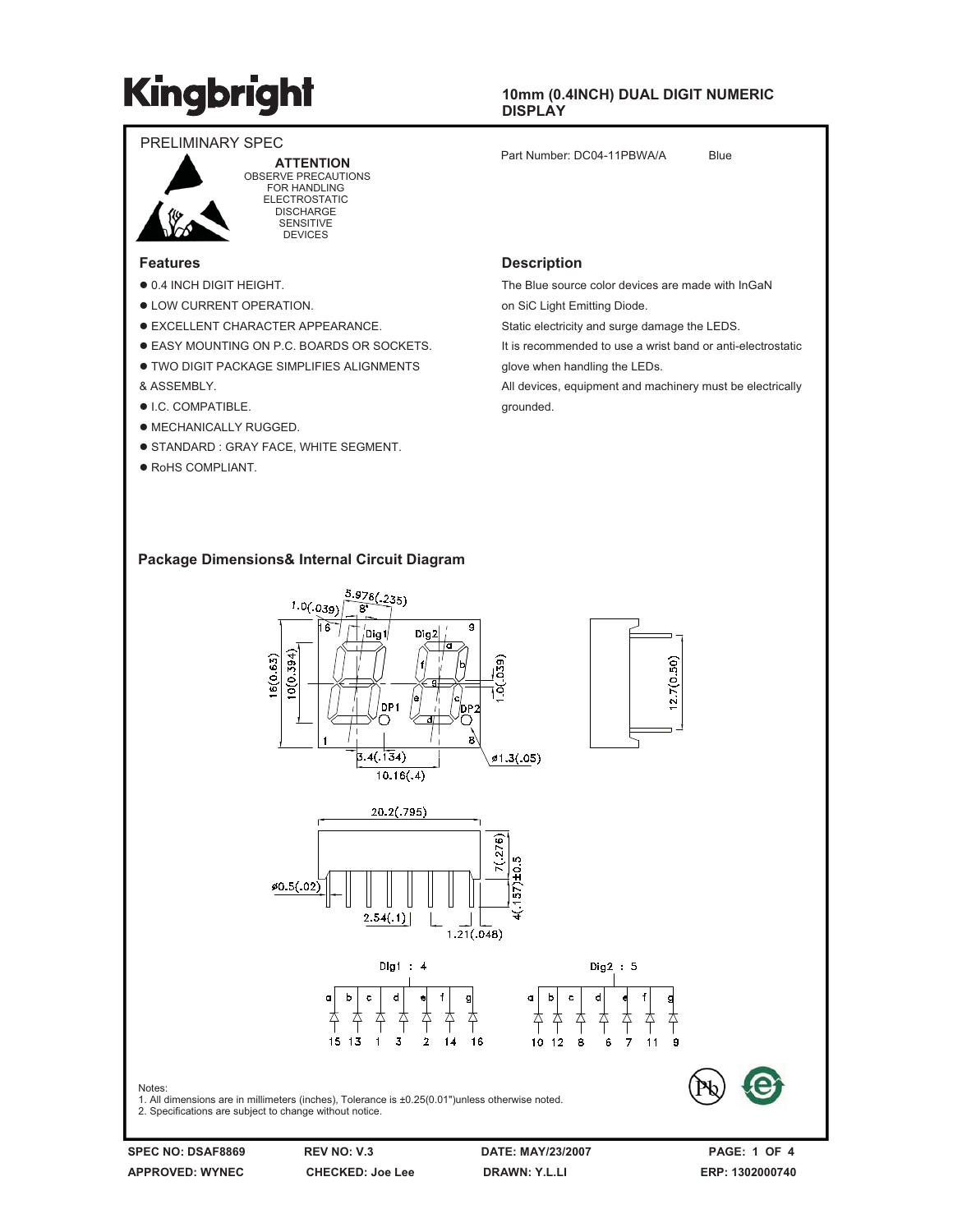| <b>Selection Guide</b> |              |                                     |      |       |                    |  |  |  |  |  |
|------------------------|--------------|-------------------------------------|------|-------|--------------------|--|--|--|--|--|
| Part No.               | <b>Dice</b>  | Iv (ucd) [1]<br>@ 10mA<br>Lens Type |      |       | <b>Description</b> |  |  |  |  |  |
|                        |              |                                     | Min. | Typ.  |                    |  |  |  |  |  |
| DC04-11PBWA/A          | Blue (InGaN) | WHITE DIFFUSED                      | 1900 | 14000 | Common Cathode     |  |  |  |  |  |

Note:

1. Luminous intensity/ luminous Flux: +/-15%.

## **Electrical / Optical Characteristics at TA=25°C**

| Symbol              | Parameter                | <b>Device</b> | Typ. | Max. | <b>Units</b> | <b>Test Conditions</b> |
|---------------------|--------------------------|---------------|------|------|--------------|------------------------|
| λpeak               | Peak Wavelength          | <b>Blue</b>   | 468  |      | nm           | $IF=20mA$              |
| λD [1]              | Dominant Wavelength      | Blue          | 470  |      | nm           | $IF=20mA$              |
| $\Delta\lambda$ 1/2 | Spectral Line Half-width | Blue          | 21   |      | nm           | $IF=20mA$              |
| C                   | Capacitance              | Blue          | 100  |      | pF           | $VF=0V; f=1MHz$        |
| VF [2]              | <b>Forward Voltage</b>   | Blue          | 3.2  | 4.0  | $\vee$       | $IF=20mA$              |
| <b>IR</b>           | <b>Reverse Current</b>   | Blue          |      | 10   | uA           | $V_R = 5V$             |

Notes: 1.Wavelength: +/-1nm. 2. Forward Voltage: +/-0.1V.

### **Absolute Maximum Ratings at TA=25°C**

| Parameter                              | <b>Blue</b>                          | <b>Units</b> |  |  |
|----------------------------------------|--------------------------------------|--------------|--|--|
| Power dissipation                      | 120                                  | mW           |  |  |
| DC Forward Current                     | 30                                   | mA           |  |  |
| Peak Forward Current [1]               | 100                                  | mA           |  |  |
| Reverse Voltage                        | 5                                    | V            |  |  |
| Operating / Storage Temperature        | -40 $^{\circ}$ C To +85 $^{\circ}$ C |              |  |  |
| Lead Solder Temperature <sup>[2]</sup> | 260°C For 3-5 Seconds                |              |  |  |

Notes:

1. 1/10 Duty Cycle, 0.1ms Pulse Width. 2. 2mm below package base.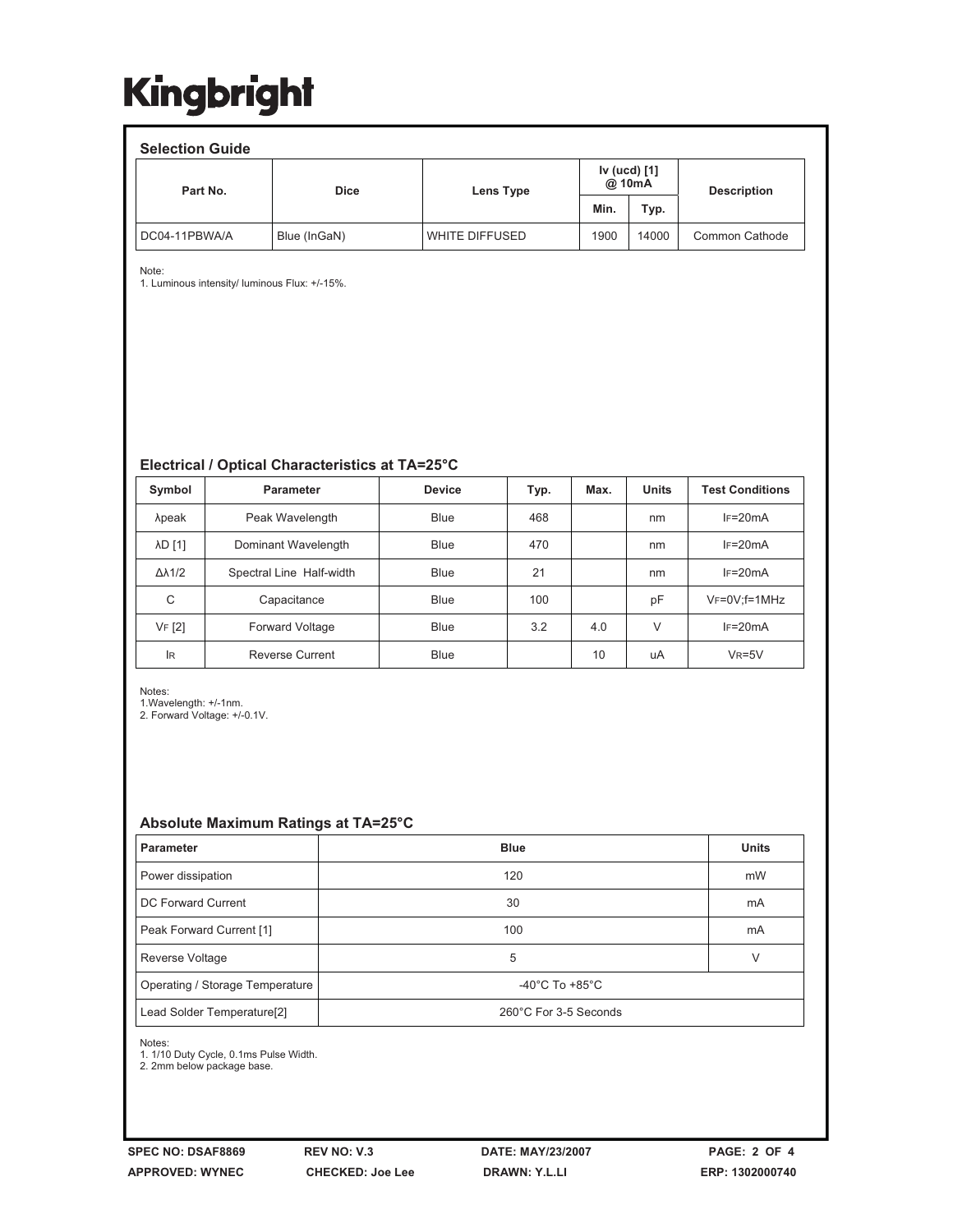